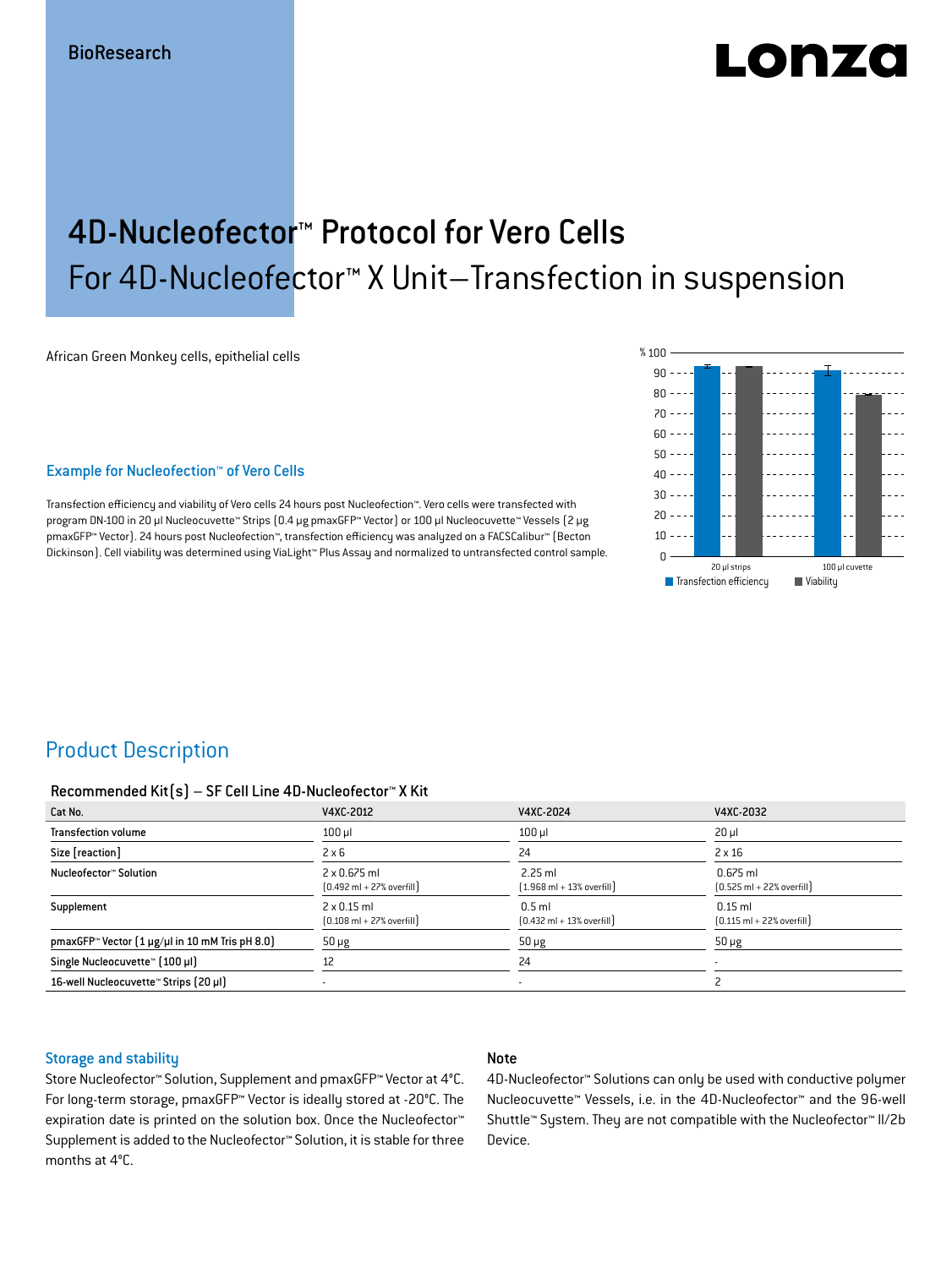## Required Material

#### Note

Please make sure that the supplement is added to the Nucleofector<sup>™</sup> Solution prior to use. For preparing aliquots, mix Nucleofector™ Solution and Supplement in a ratio of 4.5 : 1 (see Table 1).

- 4D-Nucleofector™ System (4D-Nucleofector™ Core and X Unit)
- Supplemented 4D-Nucleofector™ Solution at room temperature
- Supplied 100 µl single Nucleocuvette™ or 20 µl 16-well Nucleocuvette™ Strips
- Compatible tips for 20 µl Nucleocuvette™ Strips: epT.I.P.S. [US/CDN: Eppendorf North America, Cat. No. 2491.431, Rest of World: Eppendorf AG, Cat. No. 0030073.266], Matrix TallTips™ [Matrix Technologies Corp., Cat. No. 7281] or LTS Tips [Rainin Instrument, LLC, Cat. No. SR-L10F, SR/SS-L250S, SR/SS-L300S]. Before using other types of pipette tips, please ensure they reach the bottom of the Nucleocuvette™ wells without getting stuck
- Supplied pmaxGFP™ Vector, stock solution 1 μg/μl

#### Note

When using pmaxGFP™ Vector as positive control, dilute the stock solution to an appropriate working concentration that allows pipetting of the recommended amounts per sample (see Table 3). Make sure that the volume of substrate solution added to each sample does not exceed 10% of the total reaction volume (2 μl for 20 μl reactions; 10 μl for 100 μl reactions).

- Substrate of interest, highly purified, preferably by using endotoxin-free kits; A260:A280 ratio should be at least 1.8
- Cell culture plates of your choice
- For detaching cells: 2.5 mg/ml Trypsin and 1 mg/ml EDTA in PBS (5x concentrated) and supplemented culture media or PBS/0.5% BSA
- Culture medium: Minimum Essential Medium (Eagle) [Lonza; Cat. No. BE12-662F] supplemented with 10% fetal calf serum (FCS), 100 μg/ml streptomycin, 100 U/ml Penicillin, 2 mM Ultraglutamine 1 (Lonza; Cat. No. BE17-605E/U1)
- Prewarm appropriate volume of culture medium to 37°C (see Table 2)
- Appropriate number of cells/sample (see Table 3)

## 1. Pre Nucleofection™

#### Cell culture recommendations

- 1.1 Replace media every 2 3 days
- 1.2 Passage cells 3 times a week. A subcultivation ration of 1:4 to 1:8 is recommended. Use low spin centrifugation (90xg) Cells should not be used for Nucleofection™ after passage number 30
- 1.3 Subculture 2 days before Nucleofection™
- 1.4 Optimal confluency for Nucleofection™: 80–90%. Higher cell densities may cause lower Nucleofection™ Efficiencies

#### **Trupsinization**

- 1.5 Remove media from the cultured cells and wash cells once with an appropriate volume of PBS
- 1.6 For harvesting, incubate the cells ~5 minutes at 37°C with an appropriate volume of indicated trypsinization reagent (please see required material)
- 1.7 Neutralize trypsinization reaction with supplemented culture medium or PBS/0.5% BSA once the majority of the cells (>90 %) have been detached

## 2. Nucleofection™

For Nucleofection™ Sample contents and recommended Nucleofector™ Program, please refer to Table 3.

- 2.1 Please make sure that the entire supplement is added to the Nucleofector™ Solution
- 2.2 Start 4D-Nucleofector™ System and create or upload experimental parameter file (for details see device manual)
- 2.3 Select/Check for the appropriate Nucleofector™ Program (see Table 3)
- 2.4 Prepare cell culture plates by filling appropriate number of wells with desired volume of recommended culture media (see Table 2) and pre-incubate/equilibrate plates in a humidified 37°C/5% CO<sub>2</sub> incubator
- 2.5 Pre-warm an aliquot of culture medium to 37°C (see Table 2)
- 2.6 Prepare plasmid DNA or pmaxGFP™ Vector or siRNA (see Table 3)
- 2.7 Harvest the cells by trypsinization (please see  $1.5 1.7$ )
- 2.8 Count an aliquot of the cells and determine cell density
- 2.9 Centrifuge the required number of cells (see Table 3) at 90xg for 10 minutes at room temperature. Remove supernatant completely
- 2.10 Resuspend the cell pellet carefully in room temperature 4D-Nucleofector™ Solution (see Table 3)
- 2.11 Prepare mastermixes by dividing cell suspension according to number of substrates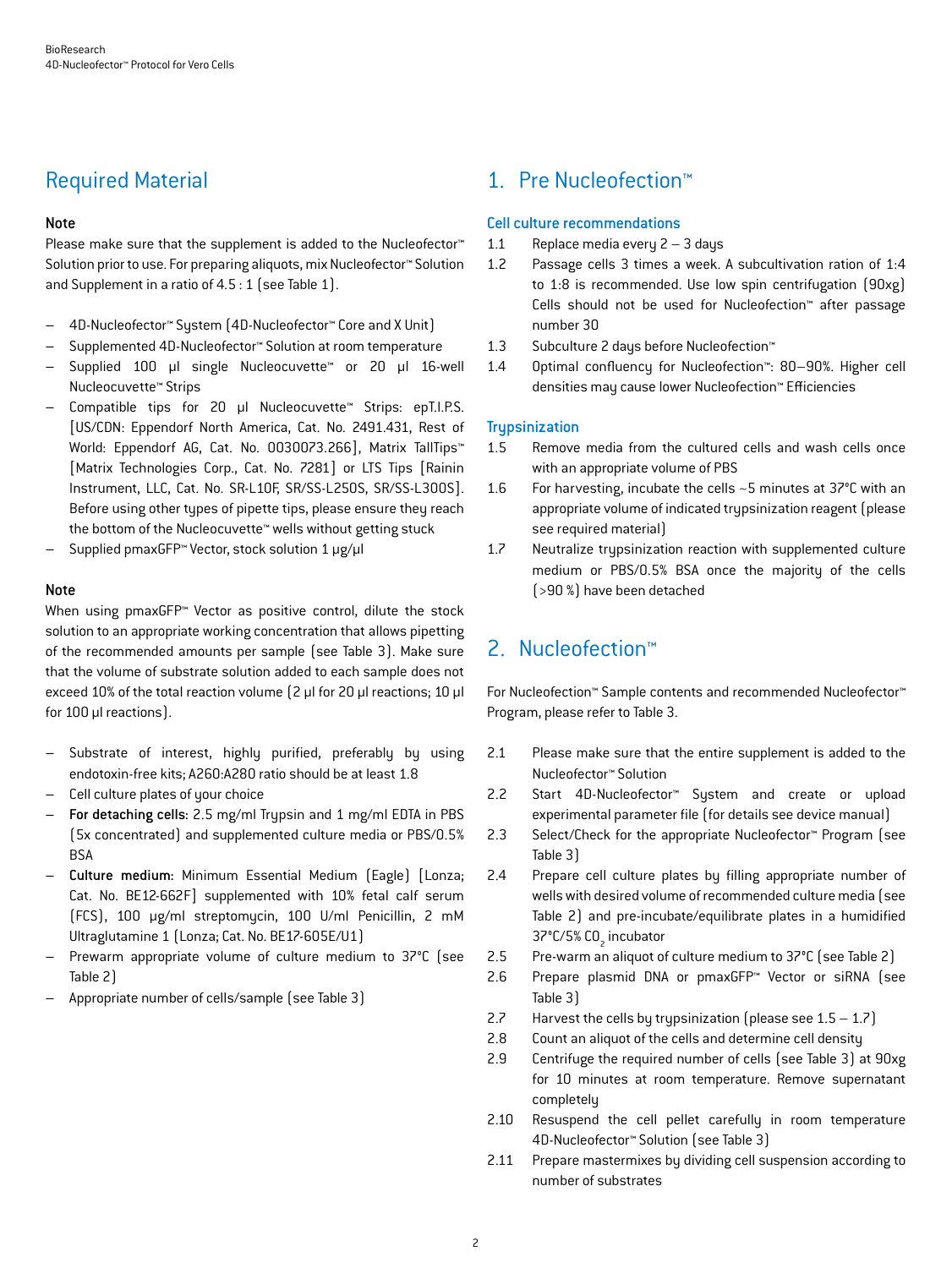- 2.12 Add required amount of substrates to each aliquot (max. 10%) of final sample volume)
- 2.13 Transfer mastermixes into the Nucleocuvette™ Vessels

#### Note

As leaving cells in Nucleofector™ Solution for extended periods of time may lead to reduced transfection efficiency and viability it is important to work as quickly as possible. Avoid air bubbles while pipetting

- 2.14 Gently tap the Nucleocuvette™ Vessels to make sure the sample covers the bottom of the cuvette
- 2.15 Place Nucleocuvette™ Vessel with closed lid into the retainer of the 4D-Nucleofector™ X Unit. Check for proper orientation of the Nucleocuvette™ Vessel
- 2.16 Start Nucleofection™ Process by pressing the "Start" on the display of the 4D-Nucleofector™ Core Unit (for details, please refer to the device manual)
- 2.17 After run completion, carefully remove the Nucleocuvette™ Vessel from the retainer
- 2.18 Resuspend cells with pre-warmed medium (for recommended volumes see Table 2). Mix cells by gently pipetting up and down two to three times. When working with the 100 µl Nucleocuvette™ use the supplied pipettes and avoid repeated aspiration of the sample
- 2.19 Plate desired amount of cells in culture system of your choice (for recommended volumes see Table 2).

## 3. Post Nucleofection™

3.1 Incubate the cells in humidified  $37^{\circ}$ C/5% CO<sub>2</sub> incubator until analysis. Gene expression or down regulation, respectively, is often detectable after only  $4 - 8$  hours

## Additional Information

For an up-to-date list of all Nucleofector™ References, please refer to: www.lonza.com/nucleofection-citations

For more technical assistance, contact our Scientific Support Team:

#### USA /Canada

Phone: 800 521 0390 (toll-free) Fax: 301 845 8338 E-mail: scientific.support@lonza.com

#### Europe and Rest of World

Phone: +49 221 99199 400 Fax: +49 221 99199 499 E-mail: scientific.support.eu@lonza.com

#### Lonza Cologne GmbH

50829 Cologne, Germany

Please note that the Nucleofector™ Technology is not intended to be used for diagnostic purposes or for testing or treatment in humans.

The Nucleofector™ Technology, comprising Nucleofection™ Process, Nucleofector™ Device, Nucleofector™ Solutions, Nucleofector ™ 96-well Shuttle™ System and 96-well Nucleocuvette™ plates and modules is covered by patent and/or patent-pending rights owned by Lonza Cologne GmbH.

Nucleofector, Nucleofection, 4D-Nucleofector, Nucleocuvette and maxGFP are registered trademarks of the Lonza Cologne GmbH in Germany and/or U.S. and/or other countries.

Other product and company names mentioned herein are the trademarks of their respective owners.

This kit contains a proprietary nucleic acid coding for a proprietary copepod fluorescent protein intended to be used as a positive control with this Lonza product only. Any use of the proprietary nucleic acid or protein other than as a positive control with this Lonza product is strictly prohibited. USE IN ANY OTHER APPLICATION REQUIRES A LICENSE FROM EVROGEN. To obtain such a license, please contact Evrogen at license@evrogen. com.

The CMV promoter is covered under U.S. Patents 5,168,062 and 5,385,839 and its use is permitted for research purposes only. Any other use of the CMV promoter requires a license from the University of Iowa Research Foundation, 214 Technology Innovation Center, Iowa City, IA 52242.

Unless otherwise noted, all trademarks herein are marks of the Lonza Group or its affiliates. The information contained herein is believed to be correct and corresponds to the latest state of scientific and technical knowledge. However, no warranty is made, either expressed or implied, regarding its accuracy or the results to be obtained from the use of such information and no warranty is expressed or implied concerning the use of these products. The buyer assumes all risks of use and/or handling. Any user must make his own determination and satisfy himself that the products supplied by Lonza Group Ltd or its affiliates and the information and recommendations given by Lonza Group Ltd or its affiliates are (i) suitable for intended process or purpose, (ii) in compliance with environmental, health and safety regulations, and (iii) will not infringe any third party's intellectual property rights.

© Copyright 2013, Lonza Cologne GmbH. All rights reserved. D4XC-2018\_2013-03